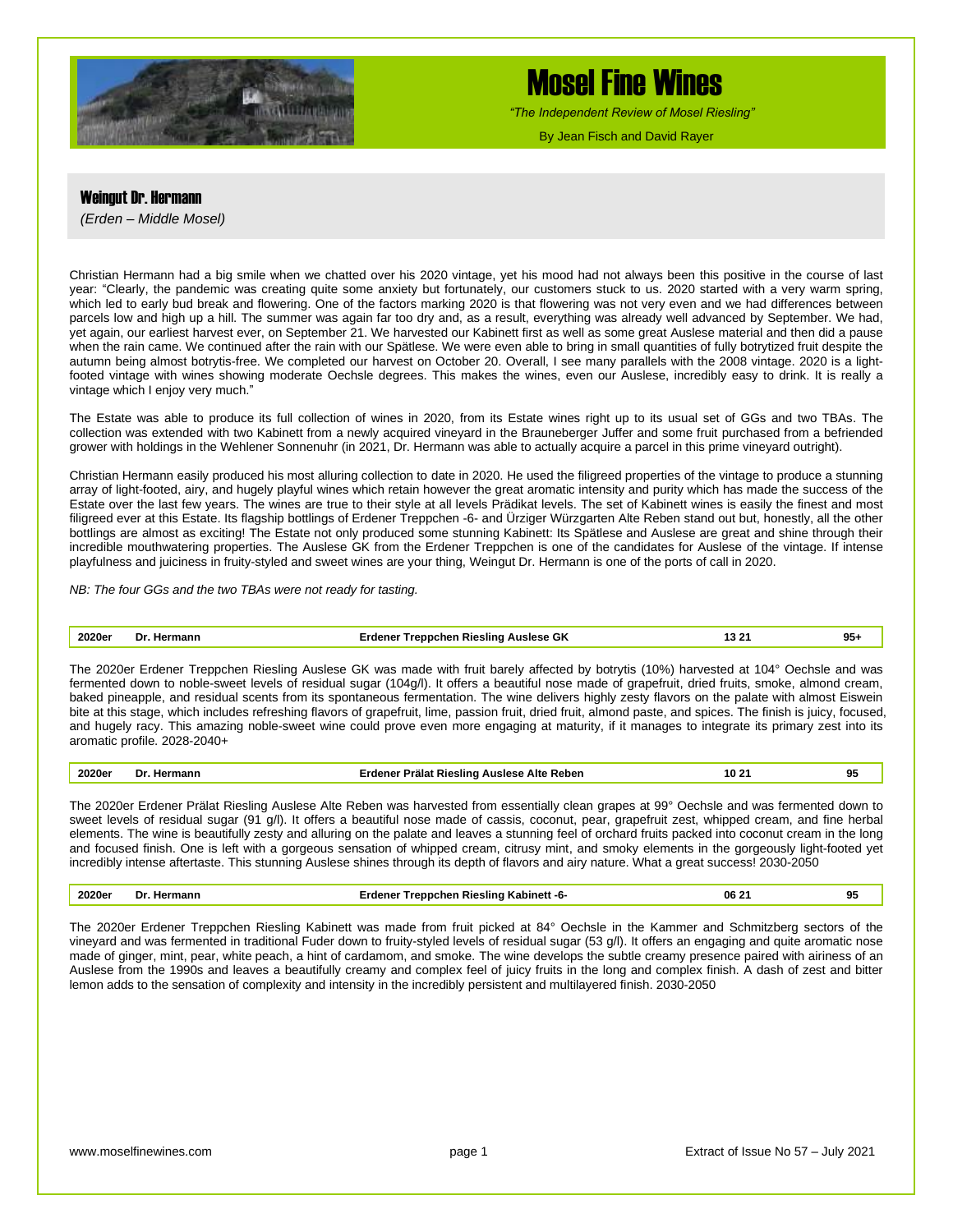

*"The Independent Review of Mosel Riesling"*

By Jean Fisch and David Rayer

### Weingut Dr. Hermann

*(Erden – Middle Mosel)*

| 2020er                                                                                                                                                                                                                                                                                                                                                                                                                                                                                                                                                                                                                                                                                                                                                                 | Dr. Hermann | Ürziger Würzgarten Riesling Kabinett Alte Reben                                                                                                                                                                                                                                                                                                                                                                                                                                                                                                                                                                                                                                                                                                                                                                                                                                        | 05 21 | 95     |  |
|------------------------------------------------------------------------------------------------------------------------------------------------------------------------------------------------------------------------------------------------------------------------------------------------------------------------------------------------------------------------------------------------------------------------------------------------------------------------------------------------------------------------------------------------------------------------------------------------------------------------------------------------------------------------------------------------------------------------------------------------------------------------|-------------|----------------------------------------------------------------------------------------------------------------------------------------------------------------------------------------------------------------------------------------------------------------------------------------------------------------------------------------------------------------------------------------------------------------------------------------------------------------------------------------------------------------------------------------------------------------------------------------------------------------------------------------------------------------------------------------------------------------------------------------------------------------------------------------------------------------------------------------------------------------------------------------|-------|--------|--|
|                                                                                                                                                                                                                                                                                                                                                                                                                                                                                                                                                                                                                                                                                                                                                                        |             | The 2020er Urziger Würzgarten Riesling Kabinett Alte Reben was made from fruit picked at 84° Oechsle on over 80-year-old un-grafted vines in the<br>Weltersberg and Urglück sectors of the vineyard and was fermented down to fruity-styled levels of residual sugar (55 g/l). It offers a gorgeous nose<br>made of whipped cream, cassis, strawberry, earthy spices, herbs, and still quite some residual scents from its spontaneous fermentation. The wine<br>develops the subtle creaminess, freshness, and delineation of an Auslese from the 1990s on the palate and leaves an incredibly complex and pure<br>feel of minerals, red and black berried fruits, whipped cream, and tart fruit zest in the focused and finely chiseled finish. The aftertaste is still a touch<br>hard but this should mellow away nicely with age. What a great success! 2030-2050                 |       |        |  |
| 2020er                                                                                                                                                                                                                                                                                                                                                                                                                                                                                                                                                                                                                                                                                                                                                                 | Dr. Hermann | Erdener Herzlei Riesling Spätlese Alte Reben GK                                                                                                                                                                                                                                                                                                                                                                                                                                                                                                                                                                                                                                                                                                                                                                                                                                        | 09 21 | $94 +$ |  |
| 2050                                                                                                                                                                                                                                                                                                                                                                                                                                                                                                                                                                                                                                                                                                                                                                   |             | The 2020er Erdener Herzlei Riesling Spätlese Alte Reben GK was harvested from clean grapes at 95° Oechsle on over 80-year-old un-grafted<br>vines in this prime sector of the Treppchen and was fermented down to sweet levels of residual sugar (84 g/l). It offers a superb nose made of bitter<br>grapefruit, coconut, ginger, pear, a hint of brown sugar, and subtly creamy elements. The wine is gorgeously racy and delineated on the palate and<br>packed with creamy and fruity flavors. It leaves a great feel of fresh fruits and fine spices in the long finish. This modern-day equivalent of a "feine<br>Auslese" is truly remarkable. It could even eventually exceed our already high rating as it develops more cut with age. What a great wine! 2030-                                                                                                                |       |        |  |
| 2020er                                                                                                                                                                                                                                                                                                                                                                                                                                                                                                                                                                                                                                                                                                                                                                 | Dr. Hermann | Erdener Prälat Riesling Auslese Alte Reben GK                                                                                                                                                                                                                                                                                                                                                                                                                                                                                                                                                                                                                                                                                                                                                                                                                                          | 12 21 | $94+$  |  |
|                                                                                                                                                                                                                                                                                                                                                                                                                                                                                                                                                                                                                                                                                                                                                                        |             | The 2020er Erdener Prälat Riesling Auslese Alte Reben GK was made from a severe selection of grapes barely affected by botrytis (15%)<br>harvested at 105° Oechsle on extremely old un-grafted vines and was fermented down to noble-sweet levels of residual sugar (103 g/l). It offers a<br>beautiful nose made of cassis, passion fruit, mint, almond cream, and chalky minerals. The wine proves zesty, creamy, and subtly playful on the<br>palate, where the primary minty and cassis side still dominates riper elements including coconut, dried date, almond paste, and honeyed apricot.<br>The finish is beautifully playful, hugely deep, and multi-layered. This wine has a smooth and still slightly sweet side, yet manages to be focused,<br>deep, and complex. This hugely complex and backward sweet wine now only needs time to develop its inner balance. 2030-2050 |       |        |  |
| 2020er                                                                                                                                                                                                                                                                                                                                                                                                                                                                                                                                                                                                                                                                                                                                                                 | Dr. Hermann | <b>Erdener Treppchen Riesling Auslese</b>                                                                                                                                                                                                                                                                                                                                                                                                                                                                                                                                                                                                                                                                                                                                                                                                                                              | 21 21 | 94     |  |
| The 2020er Erdener Treppchen Riesling Auslese was harvested from essentially clean grapes at 100° Oechsle and was fermented down to noble-<br>sweet levels of residual sugar (100 g/l). It offers a direct nose of canned pear, citrusy fruits, smoke, and residual scents from its spontaneous<br>fermentation. This wine is beautifully sweet yet nicely zesty on the palate and leaves a hugely clean and pure feel of pear, grapefruit, and a hint of<br>apricot in the tart and mouthwatering finish. The aftertaste is gorgeously fruity with great tart flavors of fruit zest and just a hint of candy floss which<br>still needs to integrate. This is a remarkable Auslese as it has a lot of presence yet retains great juiciness and delineation. 2030-2050 |             |                                                                                                                                                                                                                                                                                                                                                                                                                                                                                                                                                                                                                                                                                                                                                                                                                                                                                        |       |        |  |
| 2020er                                                                                                                                                                                                                                                                                                                                                                                                                                                                                                                                                                                                                                                                                                                                                                 | Dr. Hermann | Ürziger Würzgarten in der Kranklei Riesling Spätlese Alte Reben GK                                                                                                                                                                                                                                                                                                                                                                                                                                                                                                                                                                                                                                                                                                                                                                                                                     | 11 21 | 94     |  |
|                                                                                                                                                                                                                                                                                                                                                                                                                                                                                                                                                                                                                                                                                                                                                                        |             | The 2020er Ürziger Würzgarten in der Kranklei Riesling Spätlese Alte Reben GK was harvested from clean grapes at 92° Oechsle on over 80-year-<br>old un-grafted vines in this prime sector of the Würzgarten and was fermented down to sweet levels of residual sugar (72 g/l). It offers a stunning<br>nose made of pear sorbet, cassis, herbal elements, smoke, and residual scents from its spontaneous fermentation. The wine is gorgeously racy<br>and yet subtly creamy on the palate and leaves a stunningly delineated feel of whipped citrusy cream, vineyard peach, fine smoky elements, and<br>chalky minerals in the zesty finish. The wine has some presence and even a slightly smooth side, but it is incredibly well packed into citrusy acidity.<br>This modern-day equivalent of a "feine Auslese" is superb! 2030-2050                                              |       |        |  |
| 2020er                                                                                                                                                                                                                                                                                                                                                                                                                                                                                                                                                                                                                                                                                                                                                                 | Dr. Hermann | <b>Brauneberg Juffer Riesling Kabinett</b>                                                                                                                                                                                                                                                                                                                                                                                                                                                                                                                                                                                                                                                                                                                                                                                                                                             | 04 21 | 93     |  |
| 2030-2050                                                                                                                                                                                                                                                                                                                                                                                                                                                                                                                                                                                                                                                                                                                                                              |             | The 2020er Piesporter Goldtröpfchen Riesling Kabinett was made from fruit picked at 82° Oechsle in a parcel high up near the Mosel Bridge and<br>was fermented down to fruity-styled levels of residual sugar (46 g/l). It offers an engaging and incredibly pure nose made of bitter lemon, white<br>peach, floral elements, a hint of apricot blossom, and mint. The wine is hugely racy and beautifully delineated on the palate. A touch of soothing<br>whipped cream then joins the party and brings a gorgeous buffer to the animating and refreshing flavors of citrusy fruits and minerals in the finish.<br>This fruity-styled wine cut along the lines of an Auslese from the 1990s proves still remarkably backward but the freshness and purity are superb!                                                                                                                |       |        |  |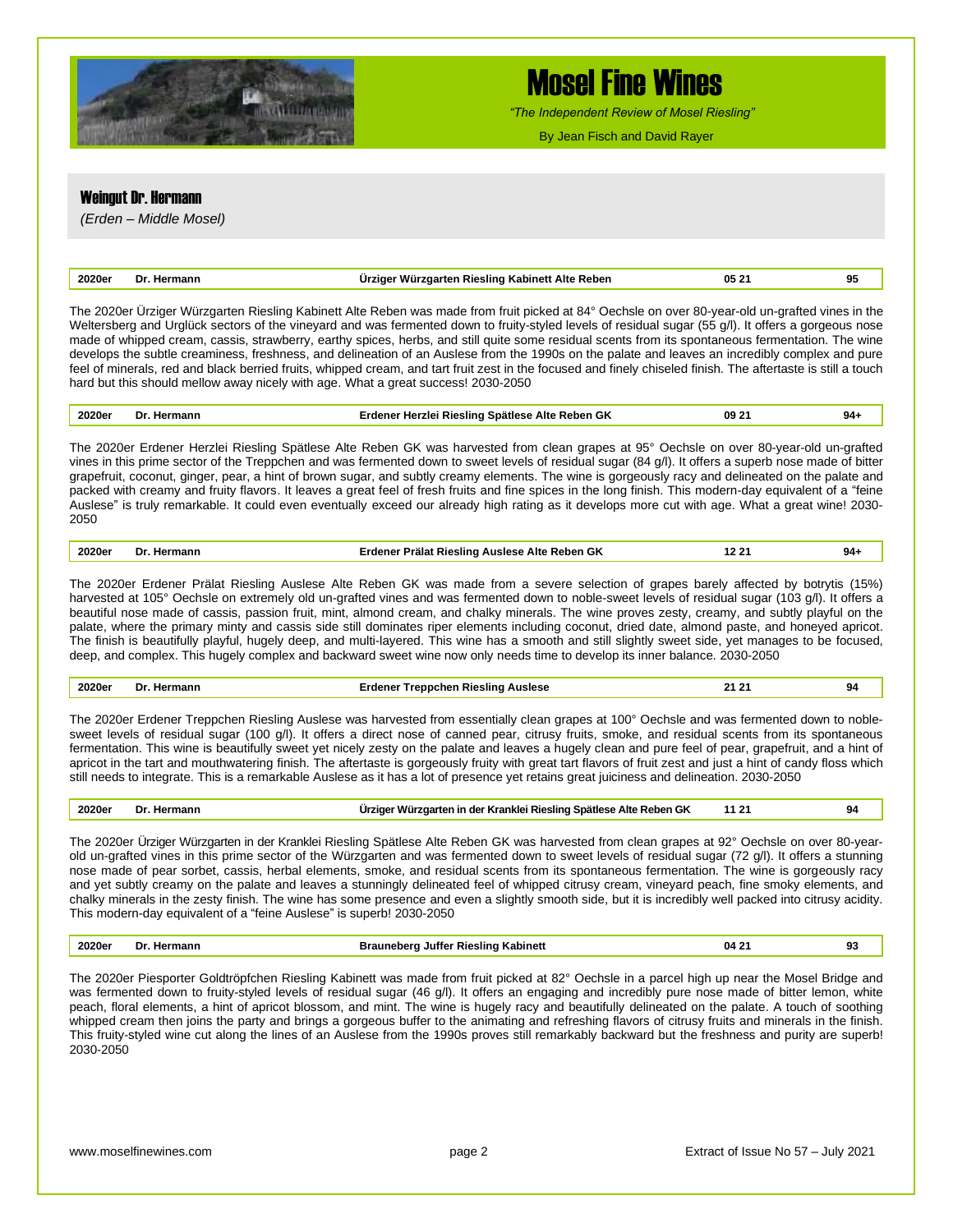

*"The Independent Review of Mosel Riesling"*

By Jean Fisch and David Rayer

### Weingut Dr. Hermann

*(Erden – Middle Mosel)*

| The 2020er Piesporter Goldtröpfchen Riesling Spätlese was made from clean fruit picked at 92° Oechsle in the Niederemmel part of the vineyard<br>and was fermented down to sweet levels of residual sugar (80 g/l). It offers a superb nose made of pear, melon, passion fruit puree, citrusy fruits,<br>wet stone, a hint of whipped cream, and still lots of backward residual scents from its spontaneous fermentation. The wine is beautifully juicy and<br>subtly creamy on the palate and leaves a nicely engaging feel of cream, vineyard peach, melon, grapefruit, and fine herbal elements enhanced by<br>bitter lemon in the long and alluring finish. A gorgeously tart and zesty feel adds to the class of this "drinking Auslese." A touch of sweetness comes<br>through in the aftertaste which, ideally, would make us put this Auslese-in-all-but-name into the cellar for a decade before opening our bottles.<br>2030-2050<br>Ürziger Würzgarten Riesling Kabinett<br>2020er<br>Dr. Hermann<br>The 2020er Ürziger Würzgarten Riesling Kabinett was made from fruit picked at 82° Oechsle and was fermented down to fruity-styled levels of<br>residual sugar (50 g/l). It offers a beautifully aromatic nose made of pear, raspberry, smoke, minerals, and residual scents from its spontaneous<br>fermentation. The wine is gorgeously zesty and packed with mineral and fresh flavors of fruits on the palate and leaves a superb array of orchard<br>fruits, tart minerals, and juicy herbal notes in the finish. Dark fruits and minty herbs add to the incredible sensation of freshness and liveliness<br>packed into this gorgeous Kabinett. 2030-2050<br>2020er<br>Dr. Hermann<br>Wehlener Sonnenuhr Riesling Kabinett<br>The 2020er Wehlener Sonnenuhr Riesling Kabinett was made from fruit picked at 85° Oechsle by a befriended quality grower and fermented down<br>to fruity-styled levels of residual sugar (53 g/l). It offers an absolutely stunning nose made of minty elements, grapefruit, white flowers, smoke, and<br>minerals. The wine delivers stunningly airy and pure flavors of fruit and flowers with subtle Spätlese presence on the palate and leaves a<br>gorgeously mouthwatering feel of fresh fruit and fine spices in the long finish. The intense aftertaste is underpinned by a great sense of creamy-<br>zesty tension, a dash of apricot ripeness, and remarkably light-footed airiness. This fruity-styled wine is a stunning modern-day homage to the great | 16 21<br>93<br>08 21<br>93 |
|-------------------------------------------------------------------------------------------------------------------------------------------------------------------------------------------------------------------------------------------------------------------------------------------------------------------------------------------------------------------------------------------------------------------------------------------------------------------------------------------------------------------------------------------------------------------------------------------------------------------------------------------------------------------------------------------------------------------------------------------------------------------------------------------------------------------------------------------------------------------------------------------------------------------------------------------------------------------------------------------------------------------------------------------------------------------------------------------------------------------------------------------------------------------------------------------------------------------------------------------------------------------------------------------------------------------------------------------------------------------------------------------------------------------------------------------------------------------------------------------------------------------------------------------------------------------------------------------------------------------------------------------------------------------------------------------------------------------------------------------------------------------------------------------------------------------------------------------------------------------------------------------------------------------------------------------------------------------------------------------------------------------------------------------------------------------------------------------------------------------------------------------------------------------------------------------------------------------------------------------------------------------------------------------------------------------------------------------------------------------------------------------------------------------------------------------------------------------------------------------------------------------------|----------------------------|
|                                                                                                                                                                                                                                                                                                                                                                                                                                                                                                                                                                                                                                                                                                                                                                                                                                                                                                                                                                                                                                                                                                                                                                                                                                                                                                                                                                                                                                                                                                                                                                                                                                                                                                                                                                                                                                                                                                                                                                                                                                                                                                                                                                                                                                                                                                                                                                                                                                                                                                                         |                            |
|                                                                                                                                                                                                                                                                                                                                                                                                                                                                                                                                                                                                                                                                                                                                                                                                                                                                                                                                                                                                                                                                                                                                                                                                                                                                                                                                                                                                                                                                                                                                                                                                                                                                                                                                                                                                                                                                                                                                                                                                                                                                                                                                                                                                                                                                                                                                                                                                                                                                                                                         |                            |
|                                                                                                                                                                                                                                                                                                                                                                                                                                                                                                                                                                                                                                                                                                                                                                                                                                                                                                                                                                                                                                                                                                                                                                                                                                                                                                                                                                                                                                                                                                                                                                                                                                                                                                                                                                                                                                                                                                                                                                                                                                                                                                                                                                                                                                                                                                                                                                                                                                                                                                                         |                            |
|                                                                                                                                                                                                                                                                                                                                                                                                                                                                                                                                                                                                                                                                                                                                                                                                                                                                                                                                                                                                                                                                                                                                                                                                                                                                                                                                                                                                                                                                                                                                                                                                                                                                                                                                                                                                                                                                                                                                                                                                                                                                                                                                                                                                                                                                                                                                                                                                                                                                                                                         |                            |
| Auslese from the 1990s. 2030-2050<br>2020er<br>Dr. Hermann<br>Erdener Treppchen Riesling Spätlese                                                                                                                                                                                                                                                                                                                                                                                                                                                                                                                                                                                                                                                                                                                                                                                                                                                                                                                                                                                                                                                                                                                                                                                                                                                                                                                                                                                                                                                                                                                                                                                                                                                                                                                                                                                                                                                                                                                                                                                                                                                                                                                                                                                                                                                                                                                                                                                                                       | 07 21<br>92                |
| The 2020er Erdener Treppchen Riesling Spätlese was made from clean fruit picked at 94° Oechsle and was fermented down to sweet levels of<br>residual sugar (75 g/l). It offers a gorgeously fresh and appealing nose made of white peach, pear, green apple, floral elements, a hint of whipped<br>cream, fine spices, and herbs. The wine is beautifully playful and light-footed on the palate. Loads of juicy flavors of fruits and minerals make for a<br>stunningly fresh feel in the racy and engaging finish. A dash of apricot blossom adds a ripe and soother side to the aftertaste. This wine made along<br>the lines of a drinking "feine Auslese" will offer much pleasure at maturity! 2030-2050                                                                                                                                                                                                                                                                                                                                                                                                                                                                                                                                                                                                                                                                                                                                                                                                                                                                                                                                                                                                                                                                                                                                                                                                                                                                                                                                                                                                                                                                                                                                                                                                                                                                                                                                                                                                          |                            |
| Dr. Hermann<br>2020er<br>Piesporter Goldtröpfchen Riesling Kabinett                                                                                                                                                                                                                                                                                                                                                                                                                                                                                                                                                                                                                                                                                                                                                                                                                                                                                                                                                                                                                                                                                                                                                                                                                                                                                                                                                                                                                                                                                                                                                                                                                                                                                                                                                                                                                                                                                                                                                                                                                                                                                                                                                                                                                                                                                                                                                                                                                                                     | 15 21<br>92                |
| The 2020er Piesporter Goldtröpfchen Riesling Kabinett was made from fruit picked at 82° Oechsle in the Niederemmel part of the vineyard and was                                                                                                                                                                                                                                                                                                                                                                                                                                                                                                                                                                                                                                                                                                                                                                                                                                                                                                                                                                                                                                                                                                                                                                                                                                                                                                                                                                                                                                                                                                                                                                                                                                                                                                                                                                                                                                                                                                                                                                                                                                                                                                                                                                                                                                                                                                                                                                         |                            |
| fermented down to fruity-styled levels of residual sugar (50 g/l). It offers a beautiful even if still rather backward nose made of grapefruit puree, mint,<br>wet stone, a hint of whipped cream, and residual scents from its spontaneous fermentation. The wine proves gorgeously playful and subtly zesty on<br>the palate and leaves an incredibly animating feel of tartness in the long and playful finish. Bitter grapefruit sorbet, chalky minerals, but also apricot<br>and earthy spices underline the subtle density and ripeness of this complex and alluring wine in the aftertaste. 2030-2050<br>2020er<br>Dr. Hermann<br>Ürziger Würzgarten Riesling Spätlese                                                                                                                                                                                                                                                                                                                                                                                                                                                                                                                                                                                                                                                                                                                                                                                                                                                                                                                                                                                                                                                                                                                                                                                                                                                                                                                                                                                                                                                                                                                                                                                                                                                                                                                                                                                                                                           | 17 21<br>92                |

decade of patience in order for it to smoothen the rough zesty edges and integrate its tail of sweetness. 2030-2050